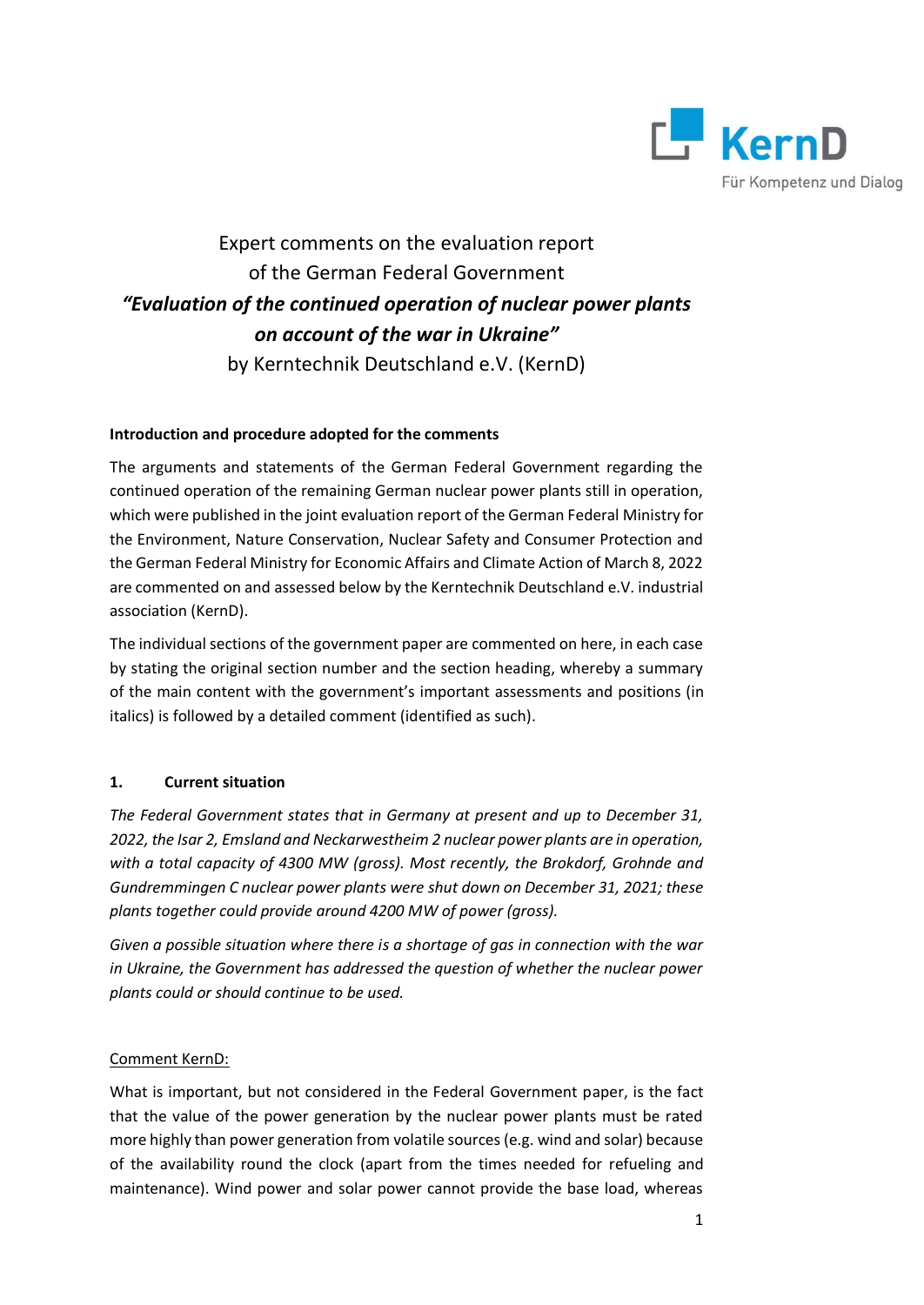power from nuclear energy and coal can. This is a very important criterion especially when carrying out assessments in crisis situations. In 2021, the six nuclear power plants generated a total of 69.1 billion kilowatt hours of power (gross), which corresponded to 11.9 percent of the German gross power generation.

#### **2. Legal and approval situation**

*The Federal Government writes that legal measures would be required to continue operating the plants shut down on December 31, 2021; these measures would equate to a "new approval" to "EPR-standard", which would not be achievable for technical and scientific reasons and which would therefore be revoked by the Federal Constitutional Court.*

#### Comment KernD:

As long as the approval for the demolition has not been received by the nuclear power plants, the existing operating license applies exclusively. Under the Atomic Energy Act, only the authorization to operate for power generation expires with the deadlines stipulated in §7 Para. 1a, the operating license in contrast is not affected. From the point of view of administrative law, the licenses are actually still valid, since the Act does not suspend them. It should be sufficient to change the final dates of the abovementioned §7 1a and refrain from specifying the remaining quantities of power generation allowances. The basis for approvals in Germany is incidentally not the "EPRstandard" cited, but the "Safety Requirements for Nuclear Power Plants (Sicherheitsanforderungen an Kernkraftwerke, (SiAnf)". The SiAnf state that the basis for significant nuclear amendment procedures and the Periodic Safety Review (Periodische Sicherheitsüberprüfung, PSÜ) is the requirement in respect of damage prevention according to current scientific and technical knowledge. This does not allow one to deduce that an "EPR-standard", whatever it may be, must be met to continue operating the plants shut down on December 31, 2021. The legal basis on which the new "EPR-standards" are to be applied is completely unclear at present.

*In its evaluation report, the Federal Government asserts that a legal obstacle for the continued operation of the plants still in operation is that, according to the judgement of the European Court of Justice, a statutory extension of the operating periods of nuclear power plants would require a cross-border Environmental Impact Assessment (EIA). A further obstacle stated is the requirement that the legislative authority undertakes a new, comprehensive assessment of the risks and the balancing of legally protected interests with regard to nuclear energy in amending the corresponding assessment after the accident at Fukushima.*

#### Comment KernD:

The issue with the revocation of the calendrical deadline and possibly dispensing with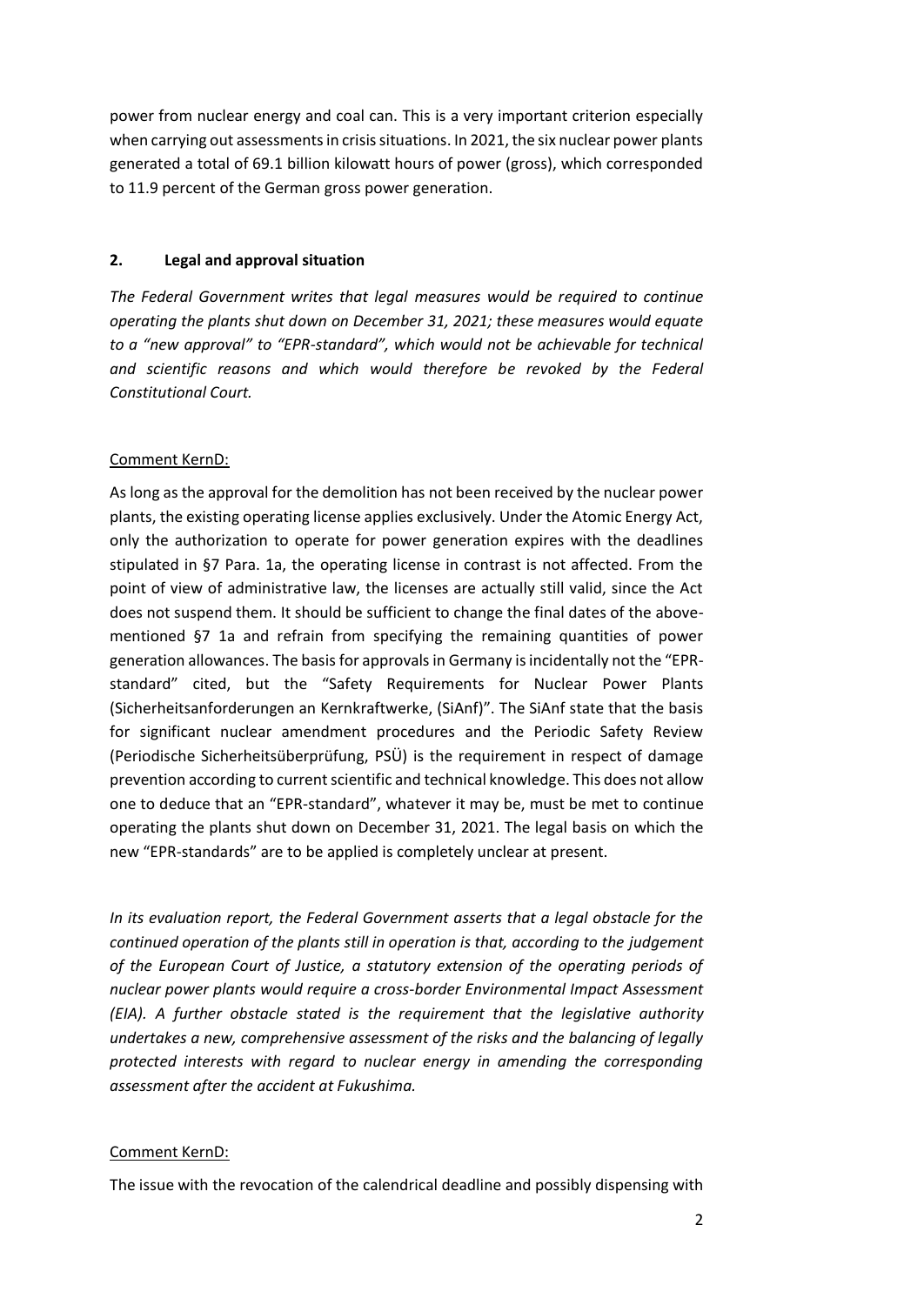the limit on the amount of power is the restoration of the original licensing status. The plants could thus continue to be operated. Safety analyses over and above the periodic measures would not have to be undertaken until 2028 and 2029 (on reaching the socalled "design lifetime" of 40 years). The statement of the Federal Government on the EIA is not correct and is based on a misinterpretation of the relevant ECJ ruling. The ECJ had to rule firstly on an extension of the operating period by 10 years – which is currently not the issue here – and secondly prescribed an important exception for the case that the member state proves that energy security would otherwise be threatened. Precisely such a threat is now the reason why analyses regarding the continued operation of nuclear power plants are currently being carried out at all.

The assessment of the risk and the balancing of legally protected interests after the Fukushima accident was based on purely political considerations. From a technical point of view, the robustness analyses carried out after Fukushima showed that the German facilities are among the most robust in the world. Additional improvements were made as part of the post-Fukushima measures. These ensure for example that the power supply for the core cooling is guaranteed for at least 7 days in the event of longer-term power outages. Moreover, it must be stated that nuclear power plants with a newer design are among the best protected industrial plants of all because of their solid reinforced concrete structure.

#### **3. Safety consideration**

*In the evaluation report, the Federal Government points out that for the plants currently operating, a special approval in the Atomic Energy Act was used regarding the PSÜ which is required every ten years, and the PSÜ due at the end of 2019 was therefore not carried out. The Federal Government states that undetected safety deficits in accordance with the SiAnf of 2012 (revised 2015) and therefore investment requirements in the safety technology cannot be ruled out.*

#### Comment KernD:

No PSÜ on the basis of SiAnf has yet been carried out for the so-called Konvoi facilities which are still operating. A PSÜ on the basis of these SiAnf has already been carried out for older plants (e.g. Brokdorf and Gundremmingen C), however.

No appreciable deficits were identified here. Even if the PSÜ were to be updated for the Konvoi facilities taking account of the requirements from the SiAnf, it is not expected there would be any appreciable deficits. For this reason, it is not expected that this will result in any longer phases of shutdown for upgrades.

After the PSÜ 2009 for the Konvoi facilities had been completed, the Fukushima accident led to the special situation in respect of measures to upgrade technical safety in the decade which followed and these measures were concluded after robustness analyses and stress tests in around 2014. The relevant safety improvements are therefore already implemented and a staggered approach can be adopted for any safety review now commencing. The important results for the overview of the safety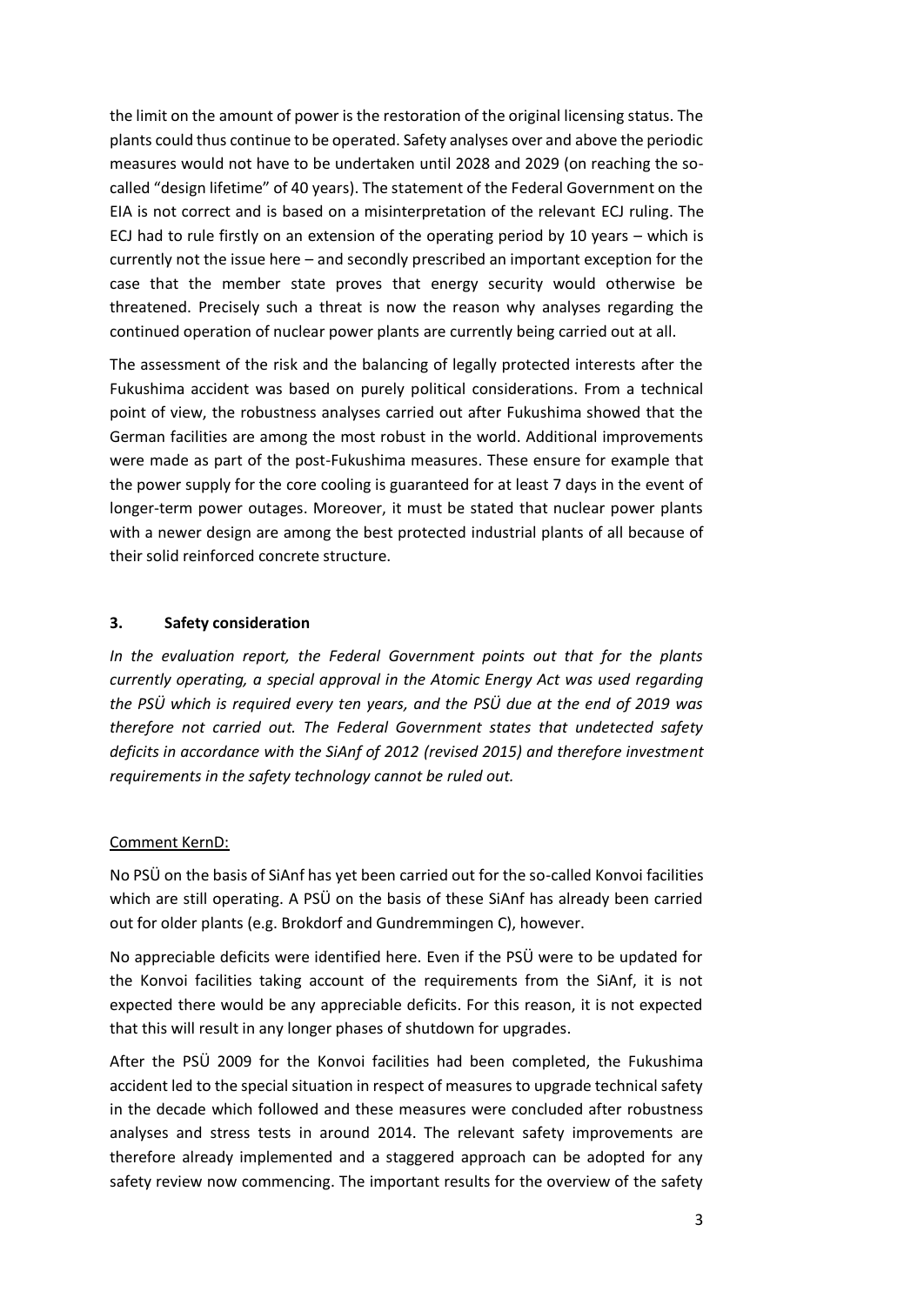level can be submitted within one year. The nuclear industry is available to support the execution of these analyses and the implementation of any measures which result.

The lessons learned from other national and international incidents have continued to be evaluated and, where necessary, appropriate optimizations already carried out. The nuclear rules and regulations updated in 2015 require damage prevention measures according to current scientific and technical knowledge. As has been shown above, these requirements are fulfilled for the plants under discussion here. The SiAnf also contain demands placed on the control of beyond-design-basis incidents on the socalled safety level 4. These requirements are fulfilled as well. This means that a safety level similar to that of the EPR is achieved.

In the view of KernD, the nuclear power plants can continue to operate at the existing safety level without any tradeoffs.

### **4. Technical situation**

*In its evaluation report, the Federal Government writes that, on the basis of a definition it uses of the so-called stretch-out operation as a temporal delay of power production by suspending operation, a possible continued operation of the nuclear power plants would not generate additional power until the end of March 2023. Moreover, the Federal Government asserts that fresh fuel assemblies could not be delivered until fall 2023 at the earliest and also lists the supply with spare parts as an obstacle to continued operation.*

#### Comment KernD:

The statement regarding stretch-out operation and additional power generation is not correct. The nuclear power plants, especially the Isar 2 nuclear power plant, could generate additional power for several months in spring 2023 with the existing fueling in a stretch-out operation. Stretch-out operation means the utilization of nuclear fuel beyond the planned end of the cycle and hence the generation of additional power. In addition, if there is a surplus of electricity (solar, wind) especially during the summer months of 2022, fuel could be saved by reducing the power output of the nuclear power plants and then thus creating additional capacities for a possibly critical phase in winter 2022/2023.

The nuclear industry in Europe feels obliged to support the electricity supply in Europe. Accordingly, the sector is giving priority to the procurement of fuel assemblies to extend the operation of German nuclear power plants. This would make it possible to supply a certain quantity of fuel assemblies within a significantly shorter lead time while satisfying the current safety requirements, to have them available in good time for a short cycle in winter 2022/2023, for example. With this strategy, it would be possible to produce significant additional power as early as winter 2022/2023. The larger refueling quantities mentioned in the evaluation report of the Federal Government would then only be required later, in summer 2023. This would then allow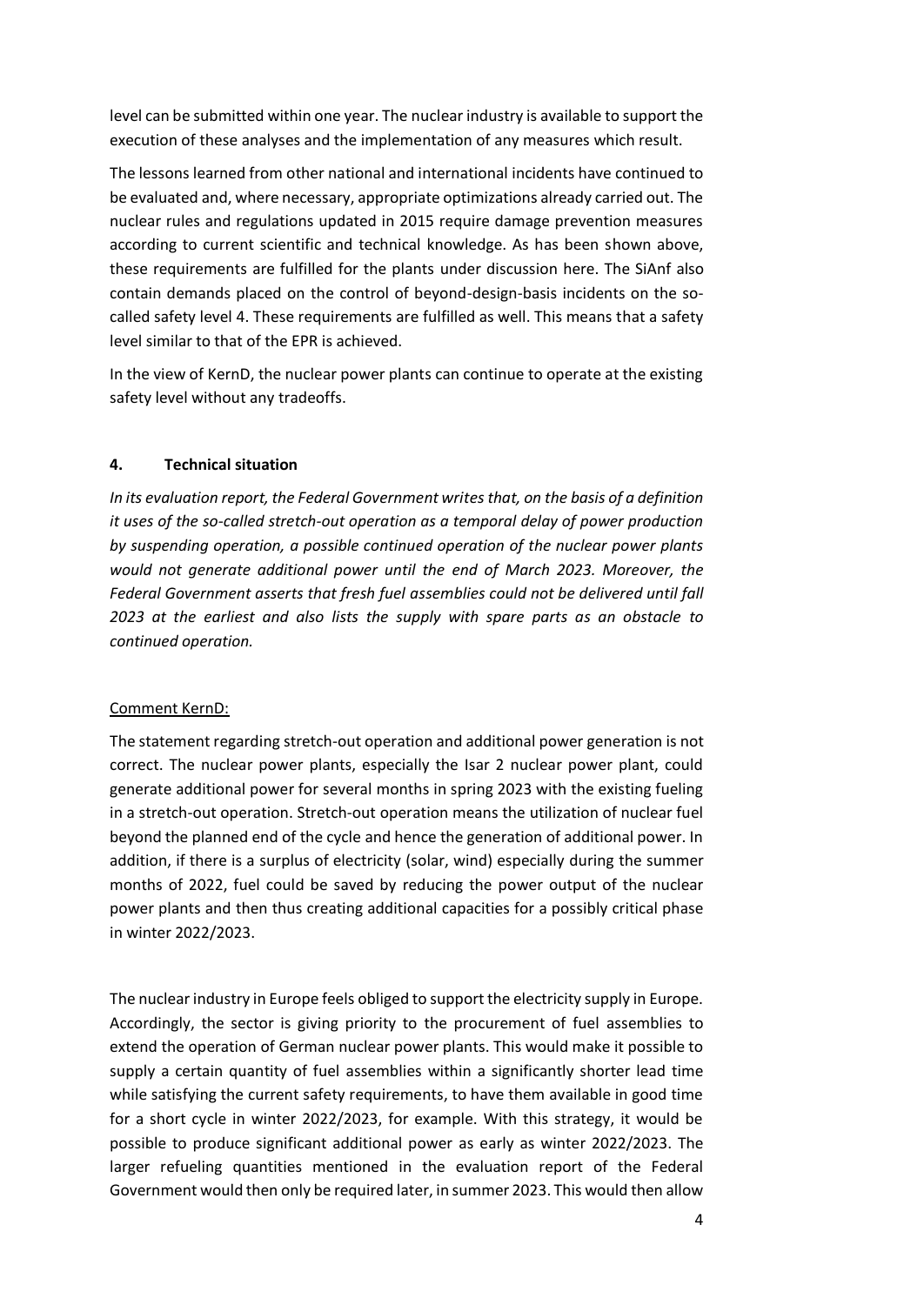normal periods for the procurement of fuel assemblies. The core loadings stated would then be carried out in compliance with the current safety requirements and framework conditions. This would obviate the need for additional inspection and approval work above and beyond what is usual.

It can therefore be stated with certainty that the procurement of fuel assemblies will not become a bottleneck if procurement measures are started *now*, and an uninterrupted operation of the nuclear power plants can be maintained. Fuel assembly manufacture does not depend on a supply from Russia, because suitable alternatives are available. These are already being used. A possible embargo on supplies from Russia will therefore not have any negative impacts here.

On the subject of spare parts, it has to be stated that the spare parts management of the German operators is sufficient for continued operation. Spare parts have not been destroyed, but have been taken by other customers of the VGB Powertech service association and are therefore still available when required. The capability to repair control platforms and control systems is also guaranteed, e.g. by German operators themselves with their own workshops and by external providers. Incidentally, this is not a new situation for German operators.

The supply chains of the relevant nuclear engineering companies in Germany and Europe are still in place to satisfy the requirements of the German facilities. It should be pointed out that nuclear power plants similar in design to German facilities have been built by the former Kraftwerk Union (KWU) around the globe (Angra 2, Trillo, Gösgen, Borssele). Discontinued products or a shrinking supplier base can be compensated by targeted obsolescence management, such as by qualifying new suppliers, providing qualification support to those from related sectors, approval of new products and upgrades. These solutions would be available for the continued operation of German plants as well.

#### **5. Staff**

*The evaluation report of the Federal Government states that no staff resources were available for continued operation and new staff require several years of specialist training.*

#### Comment KernD:

For short-term or medium-term continued operation, the operators are able to cover the staff resources in principle. In addition, staff from other sites could be retrained within one year.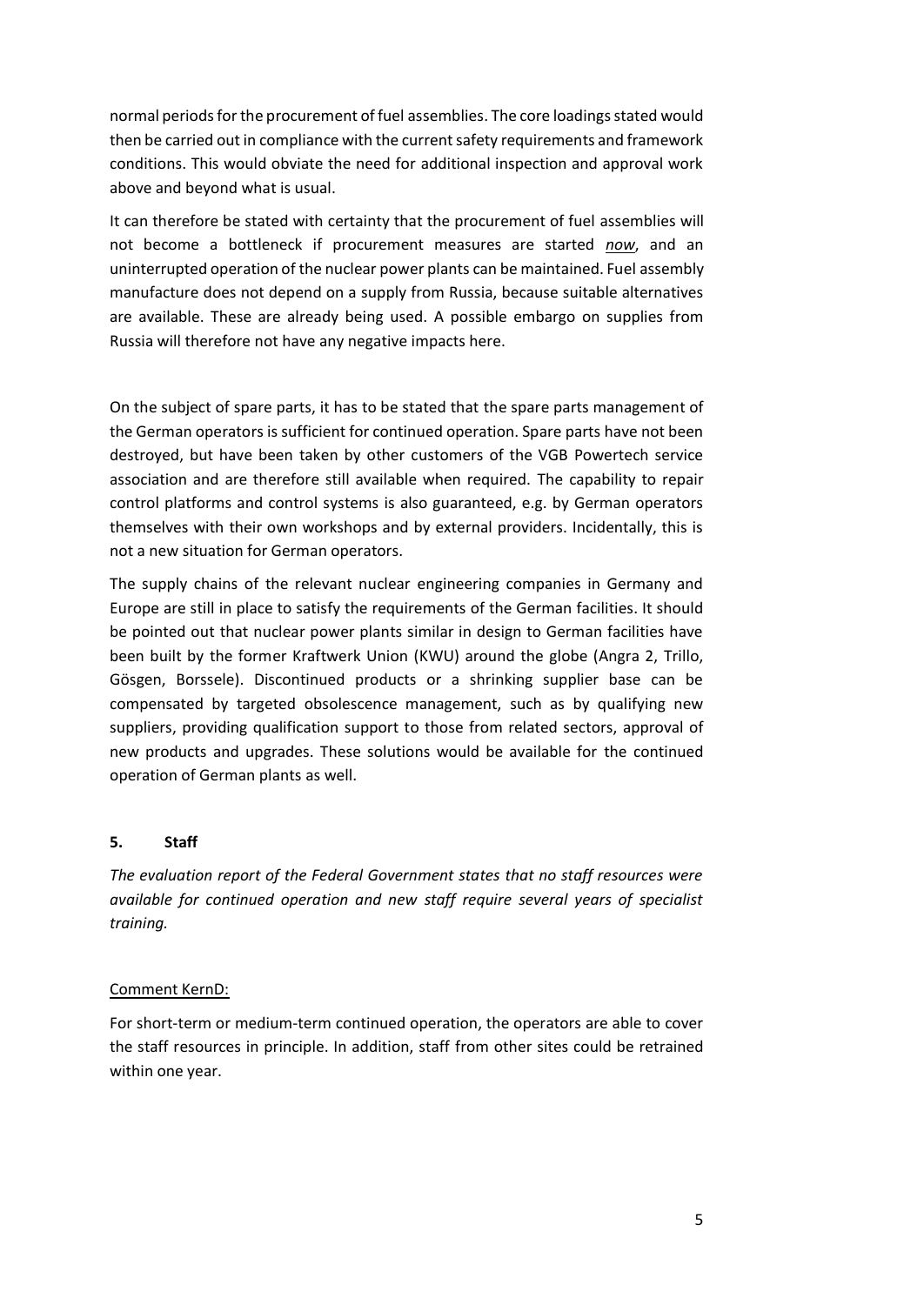Any operating staff possibly required in addition could be trained by manufacturing companies as well. Capacities, which were created for the initial staff training for newbuild facilities, are available for this.

The international activities of companies for new builds and service mean that suitable service staff are available who can also be used for the continued operation of German facilities.

For continued operation over a *longer* timespan – which is currently not under discussion – it would indeed be necessary to provide several years of specialist training for additional staff in the tried and tested framework, although this could also be facilitated again under appropriate conditions.

## **6. Economic viability and risk spreading**

*The evaluation report of the Federal Government gives the aforementioned costs for possible upgrade measures and spare parts and also the costs for the disposal of additional radioactive residual materials and the liability insurance which has to be extended as further obstacles to continued operation.*

## Comment KernD:

From KernD's point of view, no appreciable additional costs per operating year result from the amount of radioactive residual materials and the liability insurance compared to the present, economical operation.

## **7. Energy economics and climate policy assessment**

*Here the Federal Government claims that no additional power could be provided by the nuclear power plants in the first quarter of 2023, since this would first have had to be saved in the summer and generated by other facilities such as gas and coal-fired power plants. The Federal Government concludes from this that the additional use of coal and lignite power plants could also cover possible bottlenecks resulting from a situation when a shortage of gas occurs in the upcoming winter.*

## Comment KernD:

Additional power can be generated as of January 2023 by additional stretch-out operation. In the context of the load-following operation, nuclear fuel could be specifically saved in 2022 during periods of high solar and wind power generation. This would not lead to additional gas consumption in summer 2022. With the stretch-out operation and the fuel saved by load-following operation, additional power could be generated in winter 2022/2023 and the grids thus stabilized in the event that the supply of solar and wind power fluctuates. In this critical period, power generation could save a significant quantity of gas, something which is not possible at all for the decentralized and so-called protected consumers in the heat market.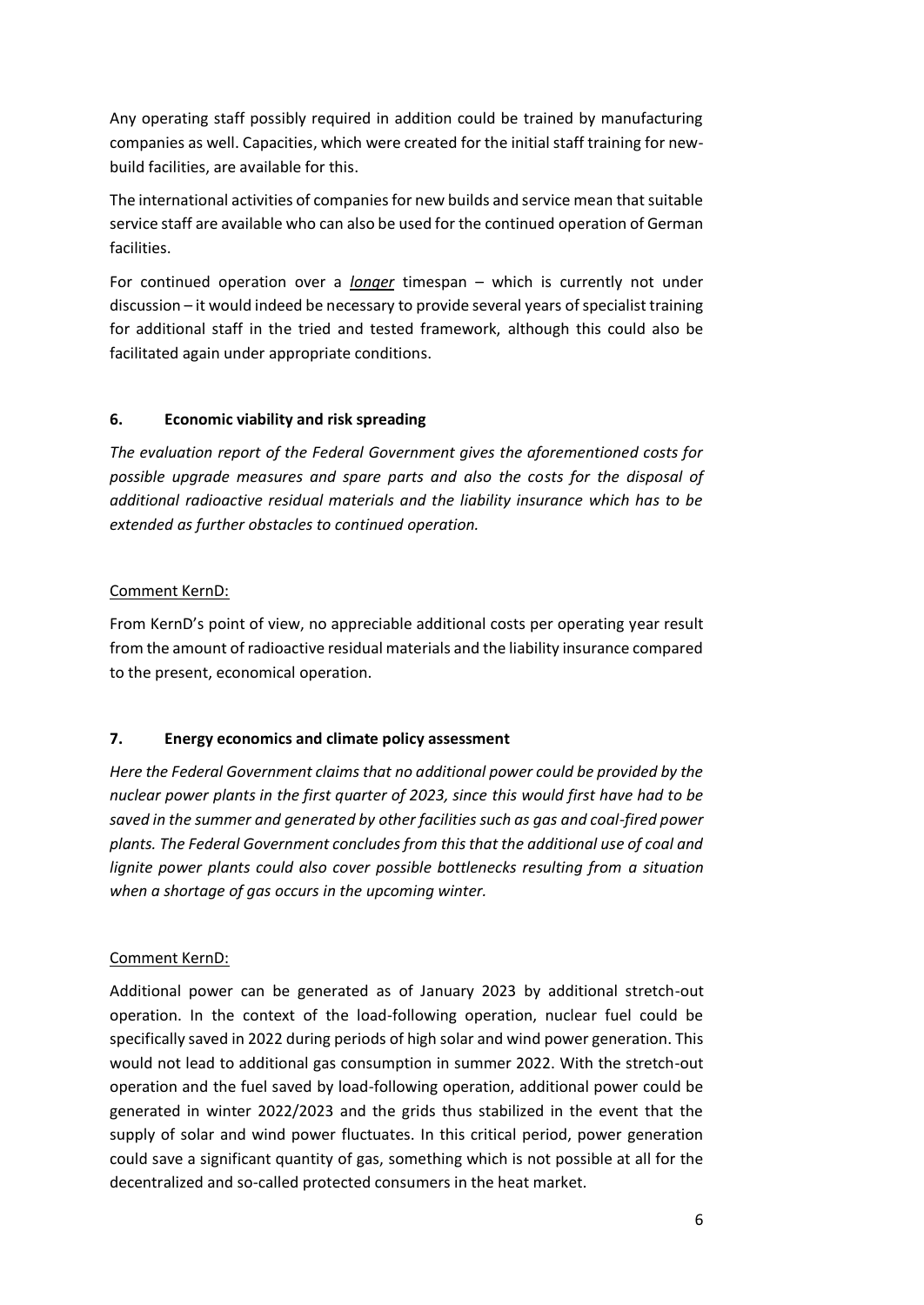When power from coal-fired power plants is replaced by nuclear power generation, a significant contribution to the avoidance of additional CO2 emissions is made.

In addition, there is a need to clarify whether the capacities of the coal-fired power plants alone are sufficient to stabilize the grid when there are no coal imports from Russia and at the same time no gas-fired power plants are available either. Moreover, it is also important to note that the coal-power capacities south of the River Main are not large, and that the large high-voltage DC transmission lines which are to be built as part of the phase-out of nuclear energy and which could transmit power or in this case coal power temporarily on a large scale from western and eastern Germany to southern Germany, will not be available for several years yet.

#### **8. Conclusion**

*In its conclusion, the Federal Government takes the view that the continued operation of the nuclear power plants in Germany cannot be recommended even given the current political crisis and the crisis in the gas supply in particular. This is because of the above-mentioned arguments and assumptions regarding the situation in respect of licensing legislation, the supposed shortage of additional power because of its interpretation of the concept of stretch-out operation, the assumptions on the supply with new fuel assemblies, hypotheses on the comprehensive upgrades required, a declared possible applicability of a non-existing EPR standard, assumed staffing bottlenecks for the operating staff at the power plants and at the regulatory authorities, as well as the raising of doubt under constitutional law about the legislative authority's amended decision on the balancing of legally protected interests, and misgivings about sights being lowered in respect of the safety philosophy, when weighing up the benefits and risks.*

*The Federal Government furthermore argues that the additional expenditure means their operation would have to continue not only for two or three years but for at least three to five years in order to economically justify the expenditure. The Federal Government alleges here that "until 2028, other options are available to guarantee the electricity supply is sufficient despite any situation with a shortage of gas."*

#### Conclusion by KernD:

As explained above, the KernD industry association considers the arguments and assumptions of the Federal Government, which form the basis of the assessment that the continued operation of nuclear power plants cannot be recommended in the current situation, do not support this conclusion. Quite the opposite, the nuclear power plants with their ability to generate the power for the base load could provide a crucial contribution to energy security in a situation where there is a shortage of gas or even a general energy economics emergency in Germany, without incurring disproportionate expenditure. The facilities, the staff, the know-how, the supply chains – in short, the complete technical and economic nuclear system – are all still available after all, unlike LNG terminals, additional power and gas lines, many additional renewable energy generation facilities or provider contracts for very large quantities